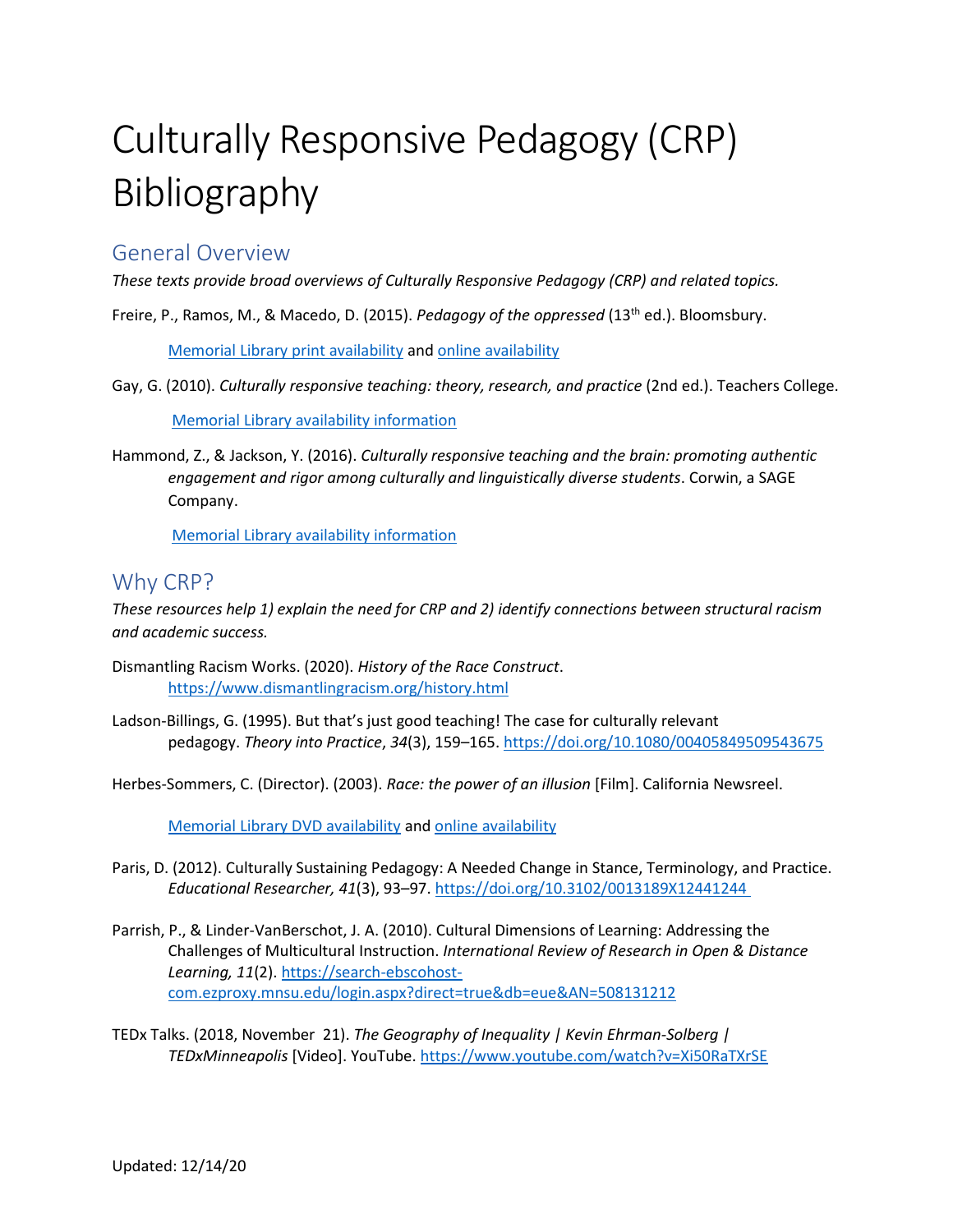- Twin Cities PBS. *Jim Crow of the North* [Film]. Twin Cities PBS Originals. [https://www.tptoriginals.org/learn-about-minneapolis-history-of-racial-covenants-in-jim-crow](https://www.tptoriginals.org/learn-about-minneapolis-history-of-racial-covenants-in-jim-crow-of-the-north-full-episode/)[of-the-north-full-episode/](https://www.tptoriginals.org/learn-about-minneapolis-history-of-racial-covenants-in-jim-crow-of-the-north-full-episode/)
- Walton, C. (2007). A Question of Belonging: Race, Social Fit, and Achievement. *Journal of Personality and Social Psychology, 92*(1), 82–96.<https://doi.org/10.1037/0022-3514.92.1.82>

### Engage with CRP

*These resources help develop awareness and understanding of CRP through assessments and information on topics including implicit bias, microaggressions, structural racism, and stereotype threat.* 

- Beegle, D.M. (2010). Oral and print culture characteristics. From *Action Approach Guidebook*, 39-41. [http://www.gtequity.org/docs/OralandPrintCultureCharacteristics\\_1.pdf](http://www.gtequity.org/docs/OralandPrintCultureCharacteristics_1.pdf)
- Berila, B. (Host). (2020). Listen to the workings of privilege [Audio podcast episode]. In *Beth Berila, PhD*. Soundcloud.<https://soundcloud.com/user-842297826/listen-to-the-workings-of-privilege-7-min>
- CORA Learning. (2020, April 28). *Responding to racial bias and microaggressions in online environments*. YouTube[. https://www.youtube.com/watch?v=9cEWQJ32nqU](https://www.youtube.com/watch?v=9cEWQJ32nqU)
- Gorski, P.C. (2017, November 26). *Beyond celebrating diversity: 20 things I will do to be an equitable educator*. The Equity Literacy Institute. <http://www.edchange.org/handouts/20things.pdf>
- Nordell, J. (2017, May 7). Is this how discrimination ends? *The Atlantic*. <https://www.theatlantic.com/science/archive/2017/05/unconscious-bias-training/525405/>
- Not in Our School. (2013, July 18). *Stereotype threat: A conversation with Claude Steele* [Video]. YouTube[. https://www.youtube.com/watch?v=failylROnrY](https://www.youtube.com/watch?v=failylROnrY)
- Okun, T. (2006). *From white racist to white anti-racist: The life-long journey.* dRWorks. [https://collectiveliberation.org/wp-content/uploads/2013/01/White\\_Anti-Racist\\_Life-](https://collectiveliberation.org/wp-content/uploads/2013/01/White_Anti-Racist_Life-Long_Journey_Okun.pdf)[Long\\_Journey\\_Okun.pdf](https://collectiveliberation.org/wp-content/uploads/2013/01/White_Anti-Racist_Life-Long_Journey_Okun.pdf)
- Project Implicit. (2011). *Implicit Association Tests*.<https://implicit.harvard.edu/implicit/>
- Robinson, M. (n.d.) *Student development theory overview: Racial identity development.* <https://studentdevelopmenttheory.wordpress.com/racial-identity-development/> Seward, M. (2019, April 11). *Decolonizing the classroom: Step one.* National Council of Teachers of English Blog[. https://ncte.org/blog/2019/04/decolonizing-the-classroom/](https://ncte.org/blog/2019/04/decolonizing-the-classroom/)
- Warren, C. (2017). Empathy, teacher dispositions, and preparation for culturally responsive pedagogy. *Journal of Teacher Education, 69*(2), 169–183.<https://doi.org/10.1177/0022487117712487>
- Wood, J.L. & Harris, F. *How to respond to racial microaggressions when they occur*. Diverse. <https://diverseeducation.com/article/176397/>